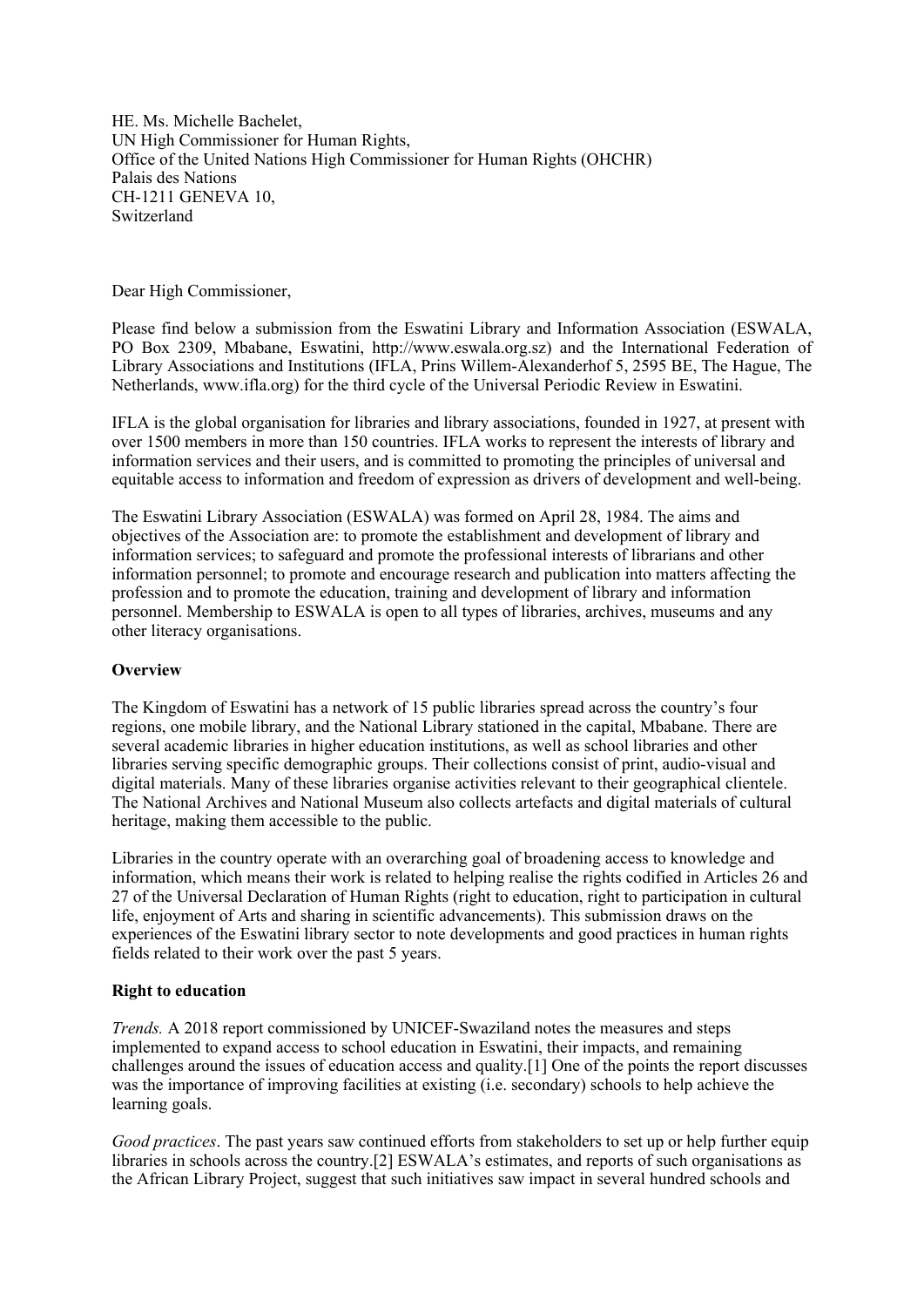libraries across the country. There are also efforts to continue offering upskilling opportunities for teacher-librarians - focusing, for example, on information literacy skills - to help maximise their contribution to successful educational outcomes.

*Recommendations. In light of the benefits school libraries can contribute for student achievement,[3] literacy, and learning outcomes, we recommend sustaining, supporting and expanding work to equip* and set up school libraries in the country, as part of broader efforts to further improve quality of *education.*

*Good practices*. Furthermore, there are initiatives to offer lifelong learning and educational opportunities – which can be of particular value for groups which are not in formal education.[4]

For example, the Eswatini Broadcasting and Information Service and the library sector cooperate to set aside <sup>a</sup> weekly 30-minute radio programme slot for library announcements on educational programmes (for example, information literacy) and available learning and information resources. These often see an increase in library visits and use of spotlighted resources following the programme.

*Recommendations. We encourage to continue and expand informal and non-formal skills-building and lifelong learning opportunities, including those delivered through libraries.*

## **Socioeconomic rights/right to participate in the cultural life of the community, to enjoy the arts and to share in scientific advancement and its benefits**

*Trends.* Globally, access to the internet and meaningful digital inclusion (spanning access, affordability, skills, access to relevant resources, and other factors enabling effective use of the internet) has the potential to help deliver on <sup>a</sup> range of human rights – <sup>a</sup> means to exercise the right to freedom of expression, suppor<sup>t</sup> the right to health, education, participation in science and culture.[5]

In Eswatini, various estimates sugges<sup>t</sup> that between 30% and 47% of the population are internet users.[6] The share of the population using the internet is estimated to have grown since 2015.[7] However, according to A4AI estimates, costs of broadband and data in Eswatini are comparatively high, tending to fall between 3% and 10% of GNI per capita.[8] As such, further measures to support connectivity affordability – and other dimensions of meaningful digital inclusion – can help suppor<sup>t</sup> <sup>a</sup> range of socioeconomic rights.

*Good practices.* The Library Map of the World suggests that all public libraries (and the National Library) in Eswatini provide internet access for users. ESWALA further explained that nearly all libraries are equipped with WiFi-enabled computer labs where the public can use the internet for free for the first 30 minutes. These are used by the public, for example, to search and apply for jobs online – one example of how such access can help deliver on socioeconomic rights.

Furthermore, there are examples of digital inclusion initiatives targeting groups more likely to be impacted by the digital divide. For example, libraries in Eswatini (e.g. the Manzini and Mbabane public libraries) implemented <sup>a</sup> basic computer and digital skills training program for senior community members. ESWALA estimates sugges<sup>t</sup> that, in 2018 and 2019, 210 participants benefited from this training digital skills training.

*Recommendation. Considering the important enabling role that access to information and meaningful digital inclusion can play in helping deliver on <sup>a</sup> range of socioeconomic rights, we encourage further initiatives to promote meaningful digital inclusion.*

# **Rights of vulnerable groups**

*Good practices.* There are further initiatives helping deliver on the rights to education, to culture and enjoyment of scientific advancements through access to information outreach initiatives. The Mobile Library initiative has worked to broaden access to information for rural residents. Since most public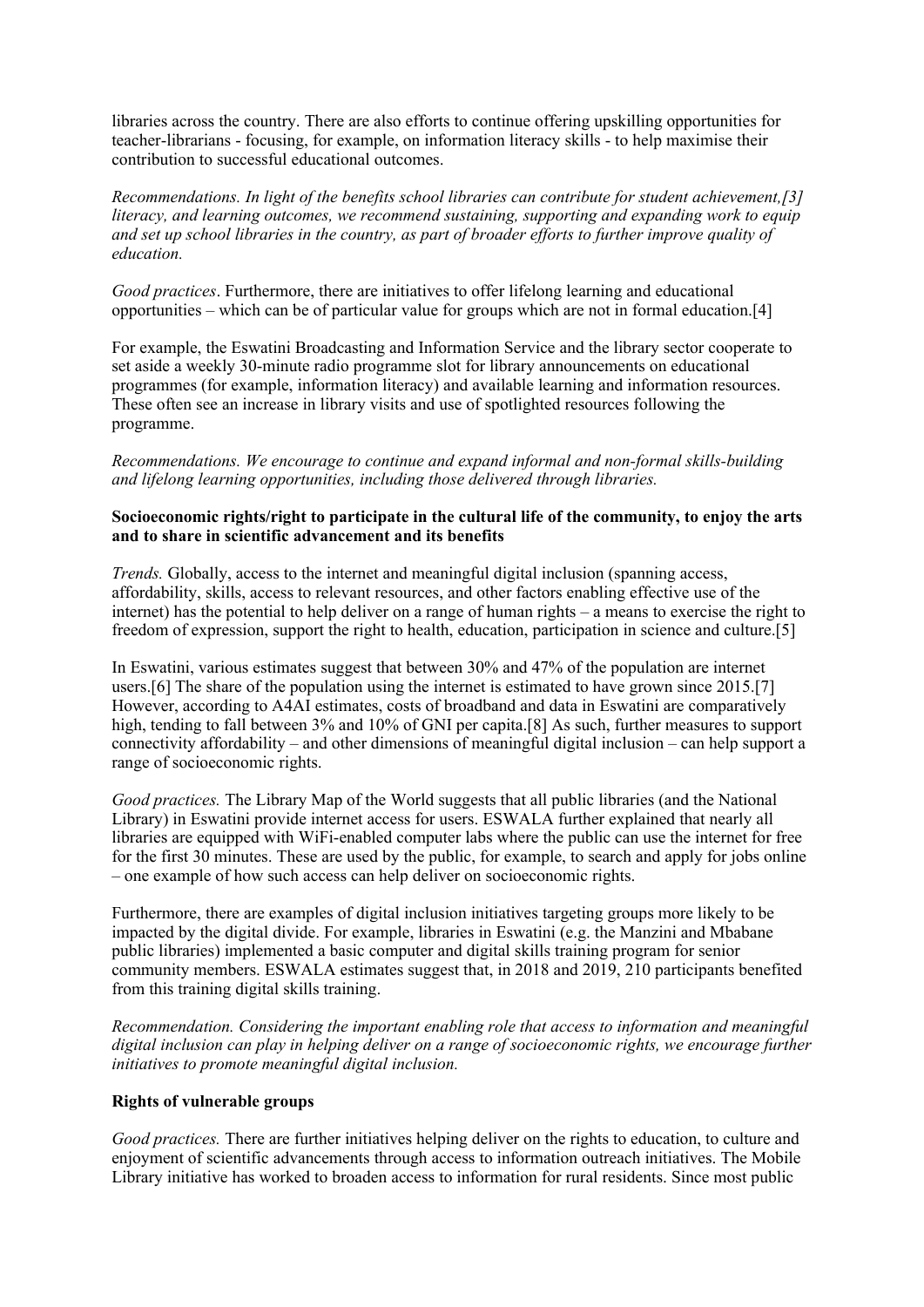libraries are situated in larger towns, the mobile library service works to help meet the information needs of underserved communities - e.g. to agricultural, health , sustainable development information.

To ensure better access to information for people living with disabilities, there are libraries and facilities offering access to assistive technologies – such as talking computers and an embosser, as well as materials in Braille.[9] Further measures include training <sup>a</sup> number of public libraries staff members on Eswatini Sign Language, to help facilitate more equitable access to information services, knowledge and learning opportunities.

*Recommendation. We recommend to maintain and further expand good practices that broaden access to information for vulnerable groups.*

# **Cultural rights**

*Good practices.* Access to cultural expressions is <sup>a</sup> fundamental par<sup>t</sup> of people'<sup>s</sup> right to culture. One of the key library services that help deliver on this right is Eswatini is *Swaziana*. This reference library service offers equitable access to cultural information including history, folklore, Eswatini flora, traditions and ceremonies, and Indigenous Knowledge; containing around 1400 information sources and materials in total. In 2019, January to December, more than 3000 people used this service. Furthermore, there are ongoing efforts from the library sector to collect information on and expressions of Indigenous Knowledge.

*Recommendation. We encourage further action and measures expanding equitable access to cultural expressions.*

[1] https://www.unicef.org/eswatini/media/356/file/UNICEF-Swaziland-OOSC-Study-2018.pdf

[2] See e.g. https://www.slideshare.net/africanlibraryproject/african-library-project-in-eswatiniswaziland